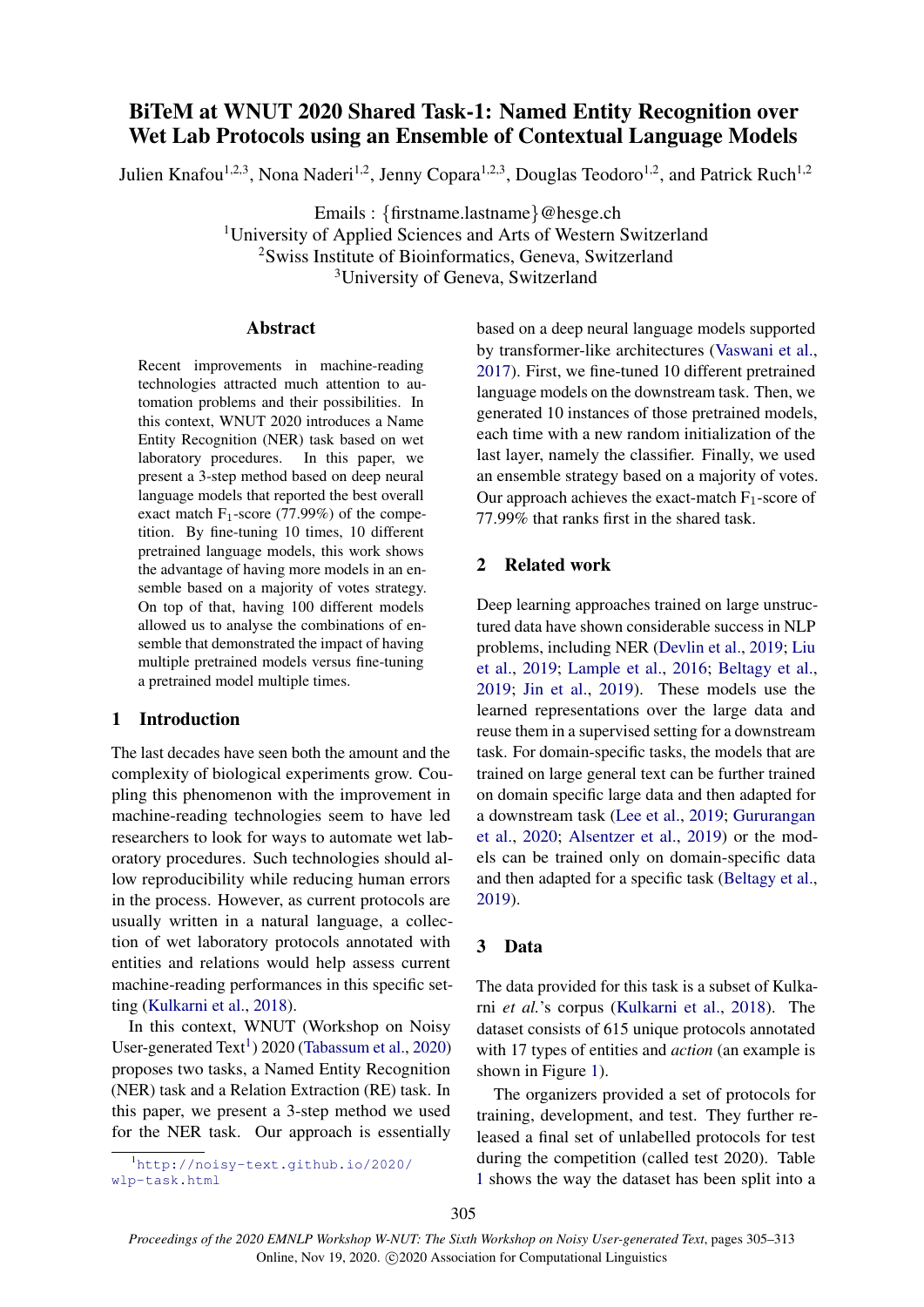<span id="page-1-0"></span>

Figure 1: An example of the data.

<span id="page-1-1"></span>

| Split            | # of protocols |
|------------------|----------------|
| Train            | 370            |
| Dev              | 123            |
| <b>Test</b>      | 123            |
| <b>Test 2020</b> | 111            |
| Total            | 727            |

Table 1: Number of protocols in WNUT-NER dataset.

<span id="page-1-3"></span>

|                 | Train  |                 | Dev    |       | Test   |       | <b>Test 2020</b> |       |
|-----------------|--------|-----------------|--------|-------|--------|-------|------------------|-------|
| Entity          | Count  | $\overline{\%}$ | Count  | $\%$  | Count  | $\%$  | Count            | $\%$  |
| Action          | 12,355 | 25.91           | 4,011  | 25.49 | 4,138  | 25.32 | 5,346            | 23.04 |
| Amount          | 3.432  | 7.20            | 1.090  | 6.93  | 1,190  | 7.28  | 1,223            | 5.27  |
| Concentration   | 1,330  | 2.79            | 422    | 2.68  | 535    | 3.27  | 701              | 3.02  |
| Device          | 1,752  | 3.67            | 616    | 3.92  | 468    | 2.86  | 888              | 3.83  |
| Generic-Measure | 484    | 1.02            | 132    | 0.84  | 143    | 0.87  | 173              | 0.75  |
| Location        | 3.921  | 8.23            | 1.396  | 8.87  | 1,326  | 8.11  | 1.657            | 7.14  |
| Measure-Type    | 857    | 1.79            | 324    | 2.06  | 272    | 1.66  | 720              | 3.10  |
| Mention         | 257    | 0.54            | 83     | 0.53  | 56     | 0.34  | 142              | 0.61  |
| Method          | 1.597  | 3.36            | 538    | 3.43  | 581    | 3.56  | 1.059            | 4.56  |
| Modifier        | 4,588  | 9.62            | 1,547  | 9.83  | 1,601  | 9.79  | 3,416            | 14.72 |
| Numerical       | 832    | 1.75            | 259    | 1.65  | 231    | 1.41  | 513              | 2.21  |
| Reagent         | 11,121 | 23.33           | 3,594  | 22.93 | 3,995  | 24.44 | 5,012            | 21.60 |
| Seal            | 210    | 0.44            | 92     | 0.58  | 64     | 0.39  | 119              | 0.51  |
| Size            | 262    | 0.55            | 123    | 0.78  | 113    | 0.69  | 232              | 1.00  |
| Speed           | 626    | 1.31            | 239    | 1.52  | 167    | 1.02  | 238              | 1.03  |
| Temperature     | 1,592  | 3.34            | 486    | 3.09  | 532    | 3.25  | 744              | 3.21  |
| Time            | 2,396  | 5.02            | 745    | 4.74  | 870    | 5.32  | 951              | 4.10  |
| pH              | 67     | 0.14            | 37     | 0.23  | 62     | 0.38  | 66               | 0.28  |
| Total           | 47,679 |                 | 15,734 |       | 16,344 |       | 23,200           |       |

Table 2: Entity distribution across the dataset (based on the Standoff format).

training set, a development set,<sup>[2](#page-1-2)</sup> a test set, and the competition test (test 2020).

In Table [2,](#page-1-3) we see the distribution of all the entities by each subset. As we can see, we have 18 entities and only two of them (*Action* and *Reagent*) represent about 50% of annotations. This table also shows us that entities' proportions are fairly similar across all the subsets.

#### 4 Method

Our models essentially focused on transformerslike [\(Vaswani et al.,](#page-8-2) [2017\)](#page-8-2) language models that we fine-tuned on the NER task by adding a fully

connected layer on top of the token representations. The models include BERT (cased) [\(Devlin et al.,](#page-7-0) [2019\)](#page-7-0), BioBERT (BERT trained on PubMed abstracts and PMC full-text articles) [\(Lee et al.,](#page-8-6) [2019\)](#page-8-6), Bio+ClinicalBERT (BioBERT trained on notes in the MIMIC-III v1.4 database) [\(Alsentzer et al.,](#page-7-2) [2019\)](#page-7-2), PubMedBERT [\(Gu et al.,](#page-8-8) [2020\)](#page-8-8), RoBERTa [\(Liu et al.,](#page-8-3) [2019\)](#page-8-3), BioMed RoBERTa [\(Gururangan](#page-8-7) [et al.,](#page-8-7) [2020\)](#page-8-7), and XLNet [\(Yang et al.,](#page-8-9) [2019\)](#page-8-9).

Our method has been driven in 3 steps. First, we chose 10 different pretrained models and fine-tuned them on the downstream task. Then, using a voting strategy, we created ensemble models. Finally, we fine-tuned 9 more times each model, each time with a new random initialization of the fully connected layer, to see if sampling ensemble models from this set of models would improve the results even more.

#### 4.1 Transformers with a fully connected layer on top of the token representations

In order to use transformers as a NER model, the only preprocessing we had to do was to break each protocol into sentences. Those sentences will then be the sequences that are fed into our model. As there were no overlapping entities in the text, we used a  $softmax$  function which allowed us to classify each token to only one entity.

As transformers usually use tokenizers that work on word bits (or sub-tokens), we had to deal with it by assigning a dummy entity to each sub-token that was part of a word. In such cases, at training time, we only assign the true entity to the first sub-token. This allowed us to build back the original text quite easily. Indeed, during prediction, a word will get the highest probable entity label among all the subtokens' predictions of that word. In other words, the highest probable entity label will be assigned to all the sub-tokens of the word and the sub-tokens will be merged to build back the original word with the respective assigned label. Finally, in a given

<span id="page-1-2"></span> $2$ Protocol 621 (in the development set) is a duplicate of protocol 570 (in the train set), but their labels do not totally match.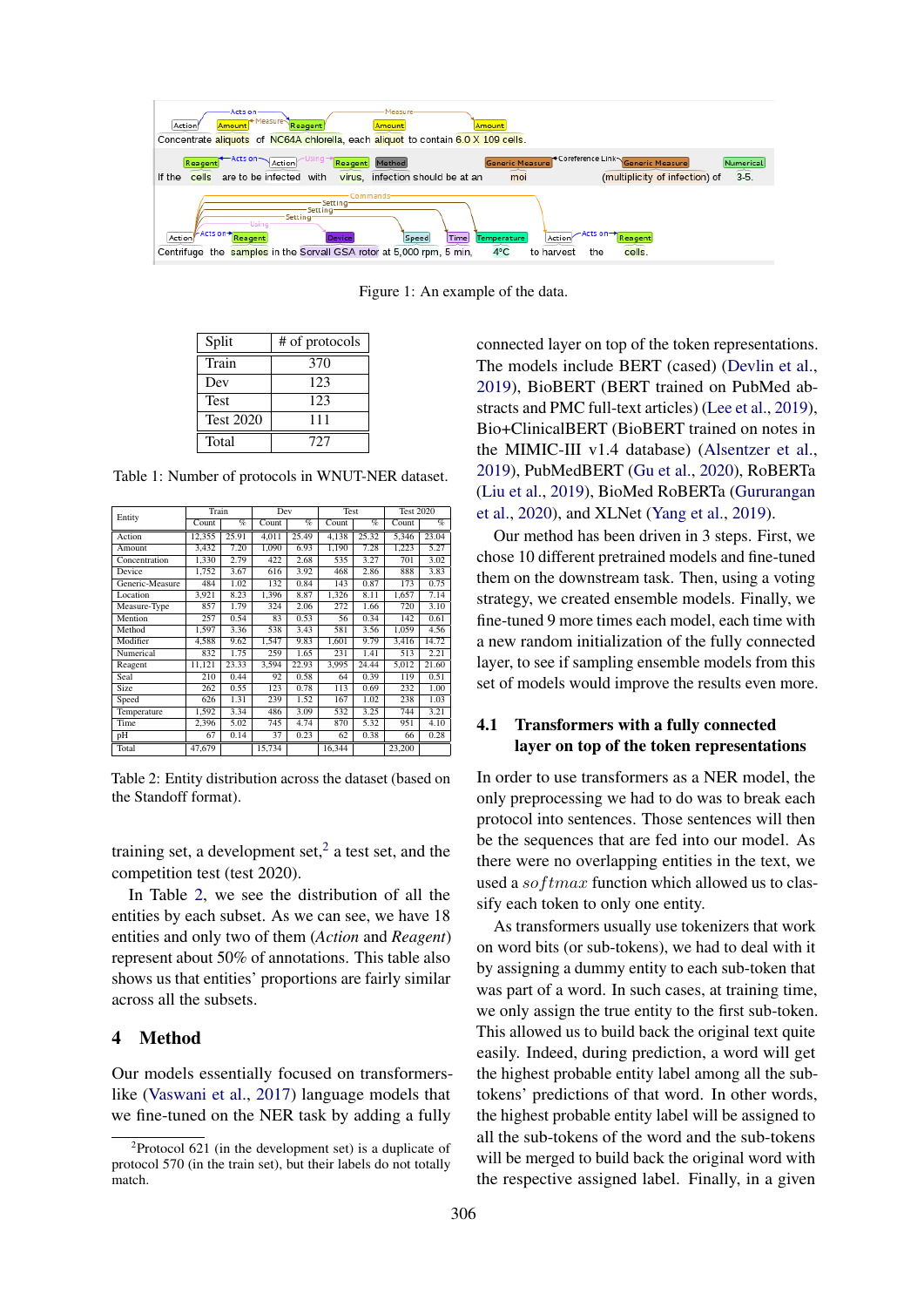<span id="page-2-0"></span>

| <b>Pretrained Models</b>                  |               | Corpus type | # Parameters |
|-------------------------------------------|---------------|-------------|--------------|
| BERT (Devlin et al., 2019)                | hase<br>large | General     | 110M<br>340M |
| BioBERT (Lee et al., 2019)                |               | Bio         | 110M         |
| Bio+ClinicalBERT (Alsentzer et al., 2019) |               | Bio         | 110M         |
| PubMedBERT (Gu et al., 2020)              |               | <b>Bio</b>  | 110M         |
| RoBERTa (Liu et al., 2019)                | hase<br>large | General     | 110M<br>340M |
| BioMed RoBERTa (Gururangan et al., 2020)  |               | Bio         | 110M         |
| XLNet (Yang et al., 2019)                 | hase<br>large | General     | 110M<br>340M |

Table 3: Pretrained models features

sequence, if two adjacent words were given the same entity prediction, we would consider the two words as a passage related to that entity.

Using the above setup, we fine-tuned 10 pretrained transformers for 10 epochs using an Adam optimizer [\(Kingma and Ba,](#page-8-10) [2014\)](#page-8-10), a learning rate of  $3e^{-5}$ , a batch size of 24 and a maximum sequence length of 256 tokens. We used 1x T4 GPU for all base models and 2x T4 GPUs for the large ones. For a given model, it took in average roughly 16 minutes per epoch to train, thus about 2.67 hours for the 10 epochs. After each epoch, we predicted the development set, computed the  $F_1$ -score and saved the model if it improved the previous epoch score. Table [3](#page-2-0) shows more information about all the pretrained models that we fine-tuned on the NER task. Indeed, 4 models out of 10 were trained on Biomedical corpus, such as PubMed and/or BioMed whereas the others were trained on general corpora, such as Wikipedia. Another key difference is the model type which defines the way a given model has been trained. This includes the training task (e.g., MLM, next sentence prediction, . . . ), the tokenizer algorithm, the optimizer and more. We used 5 different kinds of BERT-based, 3 of RoBERTa-based and 2 of XLNet-based models. For more details regarding the specifics of the architectures, please refer directly to their respective papers.

#### <span id="page-2-2"></span>4.2 An ensemble based on a voting strategy

As implemented in [\(Copara et al.,](#page-7-3) [2020b,](#page-7-3)[a\)](#page-7-4), our ensemble model strategy is based on a majority of votes. This means that for a given ensemble model composition, each composing model has the right to vote. In other words, for a given protocol and a given sequence, each model will return its predictions which can be interpreted as passage/entity combinations. Once we collected all models' predictions, we then counted all the passage/entity combinations and validated only those that had cast a majority of votes.

#### <span id="page-2-3"></span>4.3 Sampling

Once we had all the models trained and ready, we were wondering if we could improve efficiency by adding more voters. The idea is to repeat the first step where each time we have a new random initialization on the fully connected layer. We ended up with 100 different models, corresponding to 10 different pretrained models fine-tuned 10 times.

With only a few models to choose from, we would have been able to predict all the possible model compositions; however, as using 50 models out of 100 would have resulted in about  $10^{29}$ possible ensembles, we had to sample randomly ensemble model compositions. For each number of models taken into account in a given ensemble, we took a sample size of 1000 combinations. This will later allow us to show the results distribution of our ensemble models and examine how it will behave in certain circumstances.

The ensemble model we chose to use for the submission was the one that gave us the best  $F_1$ -score on the test set. It is a composition of 14 models that were fine-tuned on the task. It contained the following pretrained models: 2× BioBERT (BioBERT models with two different random initializations or seeds),  $2 \times$  BioClinicalBERT (2 random seeds),  $3 \times$ PubMedBERT (3 random seeds),  $2 \times \text{RoBERTa}_{base}$ (2 random seeds),  $1 \times \text{RoBERTa}_{large}$  1  $\times$  BioMed RoBERTa and  $3 \times$  XLNet<sub>large</sub> (3 random seeds).

### 5 Results and Discussions

In Table [4,](#page-3-0) we see the  $F_1$ -score for all the 10 models we fine-tuned across all the 18 entities. The reported baseline is the CRF baseline<sup>[3](#page-2-1)</sup> that was provided for the shared task. First, we can see that the ensemble model outperforms the baseline by far. When comparing all the models (ensemble apart), we also notice that PubMedBERT is quite consistent as it often outperforms all the other models, including the ensemble for a few entities, namely *Mention*, *Seal*, *Temperature* and *pH*. Additionally, when compared to its peers, it clearly shows the best micro and macro  $F_1$ -scores.

However, when looking at *Speed*, it seems that the transformers-based models we used are not able to do a better job than the baseline. A closer look at the errors should be done in order to see what caused such a difference with the baseline (see Section [5.4\)](#page-6-0).

<span id="page-2-1"></span><sup>3</sup>[https://github.com/jeniyat/WNUT\\_2020\\_](https://github.com/jeniyat/WNUT_2020_NER/tree/master/code/baseline_CRF) [NER/tree/master/code/baseline\\_CRF](https://github.com/jeniyat/WNUT_2020_NER/tree/master/code/baseline_CRF)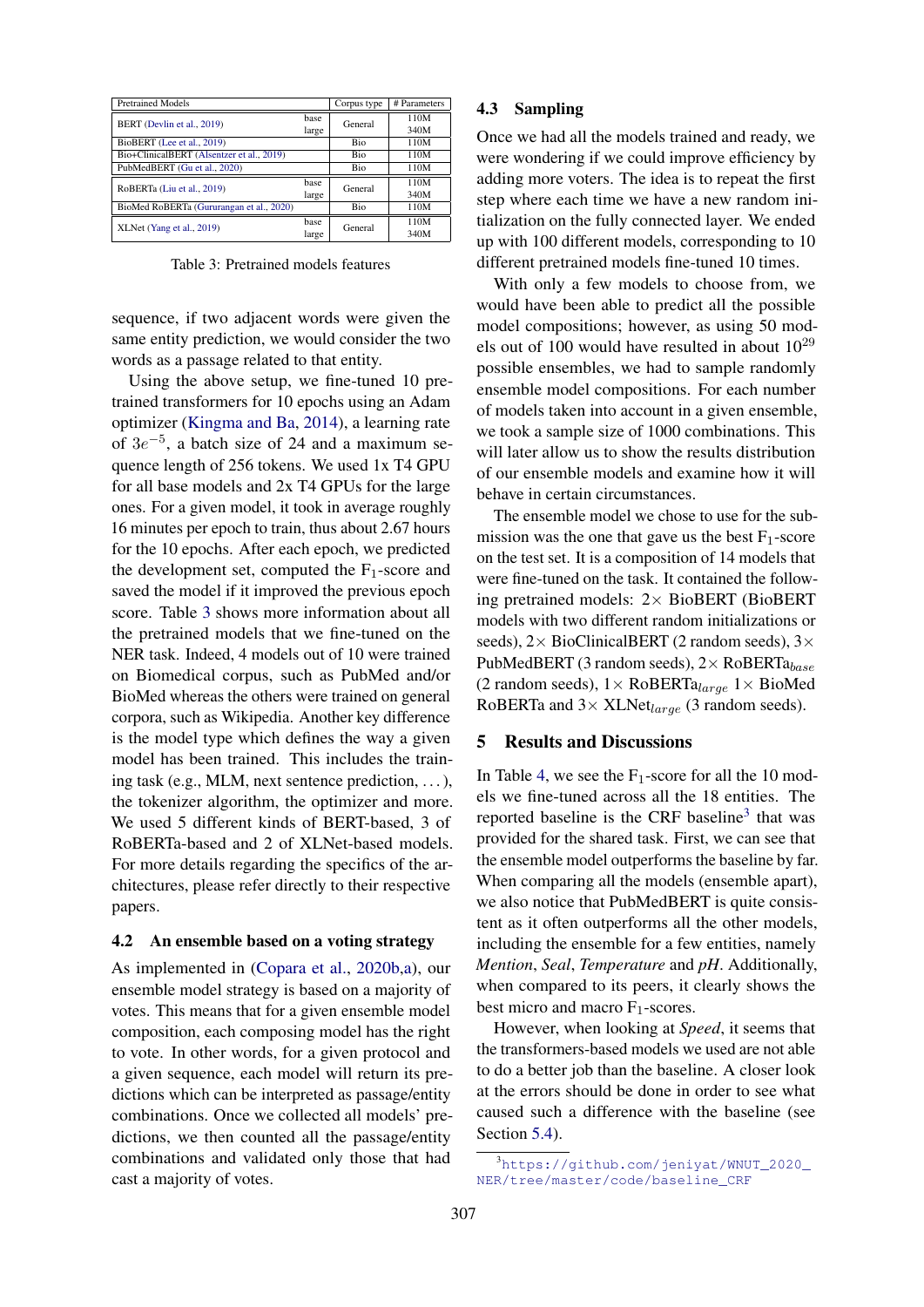<span id="page-3-0"></span>

| Entity             |                          | <b>BERT</b> (cased)      | BioClinical   | <b>BioBERT</b>           |                          | RoBERTa                  | BioMed                   | PubMed        |                          | <b>XLNet</b>             | Ensemble                           | Baseline |
|--------------------|--------------------------|--------------------------|---------------|--------------------------|--------------------------|--------------------------|--------------------------|---------------|--------------------------|--------------------------|------------------------------------|----------|
|                    | base                     | large                    | <b>BERT</b>   |                          | base                     | large                    | RoBERTa                  | <b>BERT</b>   | base                     | large                    |                                    |          |
| Action             | $88.98_{0.2}$            | $88.51_{0.2}$            | $88.87_{0.2}$ | $89.06_{0.2}$            | $88.78_{0.3}$            | $88.75_{0.2}$            | $88.70_{0.2}$            | $89.29_{0.3}$ | $89.32_{0.1}$            | $89.11_{0.3}$            | $90.00(0.68\text{*)}$              | 84.40    |
| Amount             | $85.73_{0.2}$            | $85.14_{0.3}$            | $85.21_{0.4}$ | $85.96_{0.5}$            | $85.59_{0.3}$            | $85.53_{0.7}$            | $85.99_{0.4}$            | $85.66_{0.2}$ | $85.00_{0.3}$            | $84.47_{0.6}$            | 86.41(0.42)                        | 84.19    |
| Concentration      | $82.61_{0.7}$            | $81.83_{0.7}$            | $82.31_{0.6}$ | $83.14_{0.4}$            | $82.68_{0.5}$            | $82.14_{1.0}$            | $83.34_{0.5}$            | $83.81_{0.4}$ | $82.25_{0.7}$            | $82.40_{1.1}$            | 84.64(0.83)                        | 78.49    |
| Device             | $62.96_{1.1}$            | $\overline{62.18}_{0.8}$ | $63.57_{0.6}$ | $\overline{64.24}_{1.2}$ | $\overline{63.39}_{0.8}$ | $\overline{64.21}_{1.0}$ | $63.44_{0.9}$            | $64.17_{1.0}$ | $63.27_{0.9}$            | $63.65_{1.2}$            | 67.11(2.87)                        | 58.67    |
| Generic-Measure    | $30.44_{1.6}$            | $29.73_{1.9}$            | $26.37_{1.8}$ | $30.40_{1.7}$            | $32.12_{1.1}$            | $32.23_{2.0}$            | $30.54_{1.7}$            | $31.57_{1.8}$ | $30.33_{1.3}$            | $31.10_{2.1}$            | 33.17(0.94)                        | 29.88    |
| Location           | $75.53_{0.4}$            | $75.05_{0.4}$            | $75.54_{0.3}$ | $76.06_{0.7}$            | $75.85_{0.5}$            | $76.10_{0.6}$            | $75.32_{0.6}$            | $76.24_{0.3}$ | $75.62_{0.3}$            | $75.53_{1.0}$            | 77.50(1.26 <sup>†</sup> )          | 69.17    |
| Measure-Type       | $\overline{52.75}_{1.4}$ | $53.32_{1.4}$            | $52.42_{1.7}$ | $54.23_{1.1}$            | $\overline{53.89}_{1.6}$ | $52.62_{1.1}$            | $\overline{53.61}_{0.9}$ | $52.47_{0.6}$ | $\overline{5}4.61_{1.3}$ | $55.35_{2.0}$            | 55.36 $(0.01\text{*)}$             | 48.93    |
| Mention            | $71.00_{3.0}$            | $67.15_{2.5}$            | $68.40_{1.9}$ | $68.18_{1.7}$            | $68.70_{1,0}$            | $70.35_{2.2}$            | $68.44_{2.1}$            | $72.35_{0.9}$ | $68.66_{2.8}$            | $63.02_{11.1}$           | $71.79(0.56\downarrow)$            | 60.18    |
| Method             | $48.70_{1.3}$            | $48.40_{1.0}$            | $47.22_{0.8}$ | $\overline{47.01}_{1.3}$ | $49.64_{1.6}$            | $48.86_{1.1}$            | $47.85_{1.5}$            | $47.58_{1.9}$ | $49.89_{1.4}$            | $49.89_{1.0}$            | 53.19(3.30)                        | 43.63    |
| Modifier           | $58.83_{0.8}$            | $\overline{57.93}_{0.7}$ | $58.80_{0.6}$ | $59.07_{0.6}$            | $58.68_{0.8}$            | $59.56_{0.8}$            | $58.45_{0.6}$            | $59.72_{0.6}$ | $59.47_{0.6}$            | $58.44_{1.2}$            | $60.27(0.55\dagger)$               | 53.94    |
| Numerical          | $62.56_{3.6}$            | $64.73_{2,2}$            | $63.10_{2.7}$ | $61.40_{4.5}$            | $59.88_{2.6}$            | $62.51_{3.2}$            | $61.53_{2.7}$            | $64.83_{4.0}$ | $63.41_{3.8}$            | $63.05_{3.7}$            | 66.98 $(2.15†)$                    | 56.96    |
| Reagent            | $80.38_{0.2}$            | $80.34_{0.3}$            | $80.60_{0.2}$ | $80.94_{0.2}$            | $80.51_{0.3}$            | $80.84_{0.2}$            | $80.35_{0.2}$            | $81.24_{0.3}$ | $81.19_{0.1}$            | $80.68_{0.3}$            | 82.59(1.35)                        | 74.98    |
| Seal               | $65.56_{5.1}$            | $59.90_{1.9}$            | $62.46_{2.7}$ | $63.07_{2.6}$            | $64.13_{2.8}$            | $66.42_{3.4}$            | 63.952.7                 | $69.51_{3.9}$ | $62.65_{3.3}$            | $62.83_{3.7}$            | 69.42 $(0.09\downarrow)$           | 67.72    |
| <b>Size</b>        | $58.36_{1.8}$            | $60.16_{0.9}$            | $60.07_{1.8}$ | $61.65_{1.5}$            | $59.79_{1.8}$            | $56.47_{2.1}$            | $59.30_{2.1}$            | $62.48_{2.1}$ | $61.12_{1.3}$            | $\overline{59.63}_{3.0}$ | 62.56(0.08 <sup>†</sup> )          | 57.14    |
| Speed              | $83.92_{0.8}$            | $83.64_{1.0}$            | $82.21_{0.8}$ | $83.06_{0.8}$            | $\overline{84.71}_{0.7}$ | $83.67_{1.0}$            | $84.33_{0.6}$            | $84.13_{1.0}$ | $84.45_{0.7}$            | $83.43_{2.3}$            | 84.24 (0.47.L)                     | 85.46    |
| Temperature        | $91.47_{0.5}$            | $90.20_{0.6}$            | $91.36_{0.5}$ | $90.84_{0.8}$            | $91.32_{0.6}$            | $90.70_{0.6}$            | $91.39_{0.7}$            | $92.20_{0.5}$ | $91.49_{0.5}$            | $90.20_{1.4}$            | 92.11 $(0.09\downarrow)$           | 91.76    |
| Time               | $88.75_{0.3}$            | $88.92_{0.7}$            | $88.78_{0.4}$ | $88.85_{0.5}$            | $88.70_{0.6}$            | $89.02_{0.7}$            | $89.28_{0.4}$            | $88.49_{0.6}$ | $88.87_{0.4}$            | $88.20_{1.5}$            | $\overline{89.49} (0.21 \text{m})$ | 88.64    |
| pH                 | $72.56_{2.3}$            | $67.07_{3.0}$            | $72.47_{1.4}$ | $\overline{72.41}_{2.3}$ | $71.27_{2.8}$            | $66.78_{2.2}$            | $72.50_{4.1}$            | $78.04_{1.7}$ | $69.35_{2.8}$            | $70.77_{2.9}$            | $77.59(0.45\downarrow)$            | 65.49    |
| micro $F_1$ -score | $\overline{78.38}_{0.2}$ | $77.94_{0.2}$            | $78.27_{0.1}$ | $78.56_{0.2}$            | $78.42_{0.2}$            | $78.52_{0.2}$            | $78.31_{0.1}$            | $79.00_{0.2}$ | $78.76_{0.1}$            | $78.34_{0.3}$            | $80.42(1.42\text{)}$               | 74.39    |
| macro $F_1$ -score | $70.06_{0.7}$            | $69.12_{0.3}$            | $69.43_{0.3}$ | $69.98_{0.5}$            | $69.98_{0.4}$            | $69.82_{0.3}$            | $69.91_{0.3}$            | $71.32_{0.3}$ | $70.05_{0.4}$            | $69.54_{0.8}$            | 72.47(1.15 <sup>†</sup> )          | 66.65    |

Table 4:  $F_1$ -score by model on the test set. We reported averages across the 10 random seeds for all the pretrained model results, for those, subscripts represents the standard deviations. The improvements of the ensemble model over the best performing transformer model is shown in parentheses in the ensemble column.

When comparing the micro to the macro  $F_1$ score standard deviations across all the models, we can see that the macro  $F_1$ -score standard deviations are systematically higher. This is probably due to the fact that some entities, namely *Generic-Measure*, *Mention*, *Seal*, *Size* and *pH*, which account for less than 1% of the test set each (see Table [2\)](#page-1-3), seem to have a relatively high  $F_1$ -score standard deviations level. The same applies to *Measure-Type*, *Numerical* and *Speed* that are less than 2% of the test set each. This is in line with the results reported by [Dodge et al.](#page-8-11) [\(2020\)](#page-8-11) which shows that results can vary a lot across the seeds when a small amount of data is available. Indeed, as these entities are quite rare, a simple misclassification can have a high impact on the macro  $F_1$ -score. That being said, the micro  $F_1$ -scores seem relatively stable across all the pretrained models.

#### 5.1 Ensemble results analysis

In this section, we will try to analyse the results we observe when sampling on different ensemble model compositions. These results are exclusively computed on the test set. The idea behind this experiment is to try to understand the behaviour of some metrics when adding more models.

Figures [2](#page-3-1) to [4](#page-4-0) show the  $F_1$ -score, the recall and precision distributions with respect to the number of models taken in a given ensemble, respectively.

The first thing we notice from Figures [2](#page-3-1) to [4](#page-4-0) is that the more the number of models taken into account in an ensemble grows, the more the metrics variance tends to be smaller and steadier.

When looking at Figure [3](#page-4-1) and [4,](#page-4-0) we clearly see that odd number of voters has a positive impact on

<span id="page-3-1"></span>

Figure 2: Micro  $F_1$ -score distribution by number of models used in an ensemble (sample size of 1000) on the test set.

the recall while it looks like it has a negative impact on the precision. For the moment, this is unclear to us why this behaviour can be observed; however, we think it could be linked to the majority rule we introduced in our voting strategy where majority is easier to reach in an odd system. When looking closely at Figure [2,](#page-3-1) it appears that the "odd/even number effect" tends to cancel out when the number of voters increases and even number of voter getting slightly better results.

In Figure [3,](#page-4-1) there is clearly a positive slope that seems to flatten at the end, which means that the more models we have in our ensemble, the higher recall we should expect. Conversely, this trend doesn't seem that clear for precision (Figure [4\)](#page-4-0) where it looks like we have a positive relation with odd numbers of voters, a negative one with even number of voters which at the end seem to converge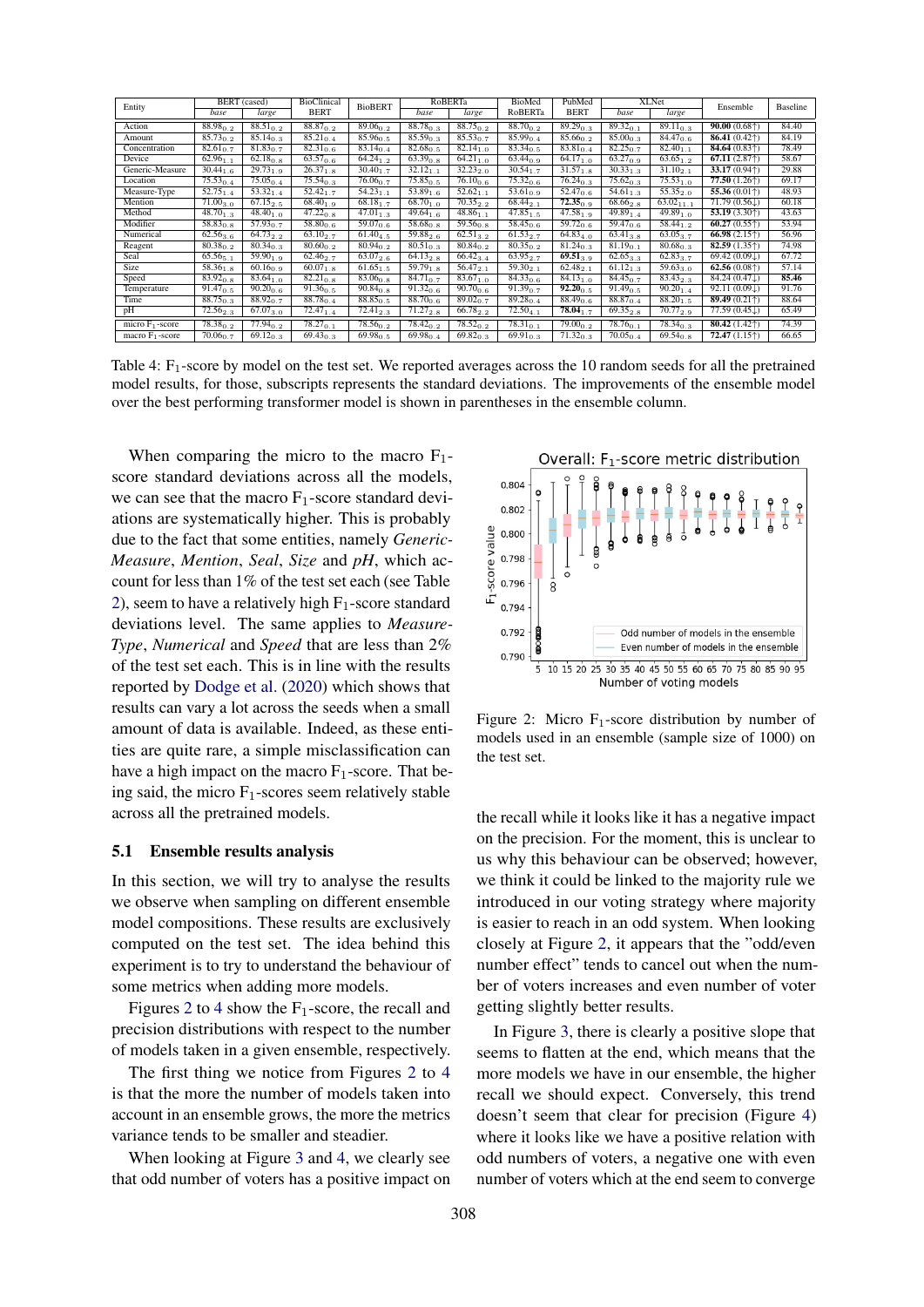<span id="page-4-1"></span>

Figure 3: Micro recall distribution by number of models used in an ensemble (sample size of 1000) on the test set.

into a flat trend for both of them. However, in both figures, as already mentioned, the variance of their respective metrics seems to get steadier and smaller when adding more models in the ensemble composition.

Figures [6](#page-5-0) to [8](#page-5-1) show the same metrics while trying to isolate the effect of adding a new pretrained model versus the effect of adding an already taken pretrained model with a new random fully connected layer initialization.

In order to understand the setting of this experiment, we first build a matrix (see Figure [5\)](#page-4-2) where each column is a pretrained model and each row is a fine-tuned version of it. We then compare the performances of ensemble models based on combinations of columns to those of the ensemble models based on combinations of rows. In Figures [6](#page-5-0) to [8,](#page-5-1) the x−axis represents the number of row or columns taken into account.

For instance, the first two boxplots are computing metrics distributions of ensembles taking either one row or one column as an ensemble, the following two boxplots will take a combination of either two rows or two columns as ensemble and so on up to 9 rows/columns combinations.

More precisely, the first pink boxplot will compose an ensemble taking one column of models, namely, all the  $BERT_{base}$  models to begin with, then all the  $BERT_{large}$  models and so on until it computes the metrics for an ensemble composed with all the  $XLNet_{large}$  models. Then, the second pink boxplot will take the composition of 2 columns, for example, it will first compute an ensemble with all the  $BERT_{base}$  models and all the BERT $_{large}$  models, then another with all the

<span id="page-4-0"></span>

Figure 4: Micro precision distribution by number of models used in an ensemble (sample size of 1000) on the test set.

<span id="page-4-2"></span>

| $BERT_{base_1}$               | $BERT_{large_1}$                               | $\cdots$ | $XLNet_{base_1}$                   | $XLNet_{large_1}$                                                |
|-------------------------------|------------------------------------------------|----------|------------------------------------|------------------------------------------------------------------|
| $\text{BERT}_{\text{base}_2}$ | $BERT_{large_2}$                               |          | $\cdots$ XLNet <sub>base</sub>     | $XLNet_{large2}$                                                 |
|                               |                                                |          |                                    |                                                                  |
|                               |                                                |          |                                    |                                                                  |
| $BERT_{baseQ}$                | $BERT_{large}$                                 | $\cdots$ | XLNet <sub>base</sub> <sub>9</sub> | XLNetlarge <sub>9</sub>                                          |
|                               | BERT <sub>base10</sub> BERT <sub>large10</sub> |          |                                    | $\cdots$ XLNet <sub>base10</sub> XLNet <sub>large10</sub> $\Box$ |

Figure 5: Matrix where each column represents a pretrained model and each row represents a fine-tuned model with a new random initialization of the fully connected layer.

 $BERT_{base}$  models and all  $XLNet_{base}$  models and so on until it computes an ensemble containing all the XLNet $_{base}$  and XLNet $_{large}$  models.

On the other hand, the blue boxplots will compose ensembles with combination of rows. This means that the first blue boxplot will first compute an ensemble composed of the first row (BERT $_{base_1}$ ,  $\text{BERT}_{large_1}, \ldots, \text{XLNet}_{base_1}, \text{XLNet}_{large_1}$ ), then of the second row (BERT $_{base_2}$ , BERT $_{large_2}$ , ...,  $XLNet_{base_2}$ ,  $XLNet_{large_2}$ ) and so on until it computes an ensemble with the last row (BERT $_{base_{10}}$ ,  $BERT_{large_{10}}, \ldots, XLNet_{base_{10}}, XLNet_{large_{10}}).$  In the same manner, the second blue boxplot will compute ensembles composed by the combinations of two rows. First, all the models in the first and second rows, then, all the models in the first and third rows and so on until it computes an ensemble composed with all the models of the last two rows.

In this setting, as the maximum number of possible combinations of row is  $252 = {10 \choose 5}$  $_5^{10}$ ), we were able to compute all the possible combinations instead of sampling them. As we have the same number of pretrained models as fine-tuned versions, we end up with the same number of possible com-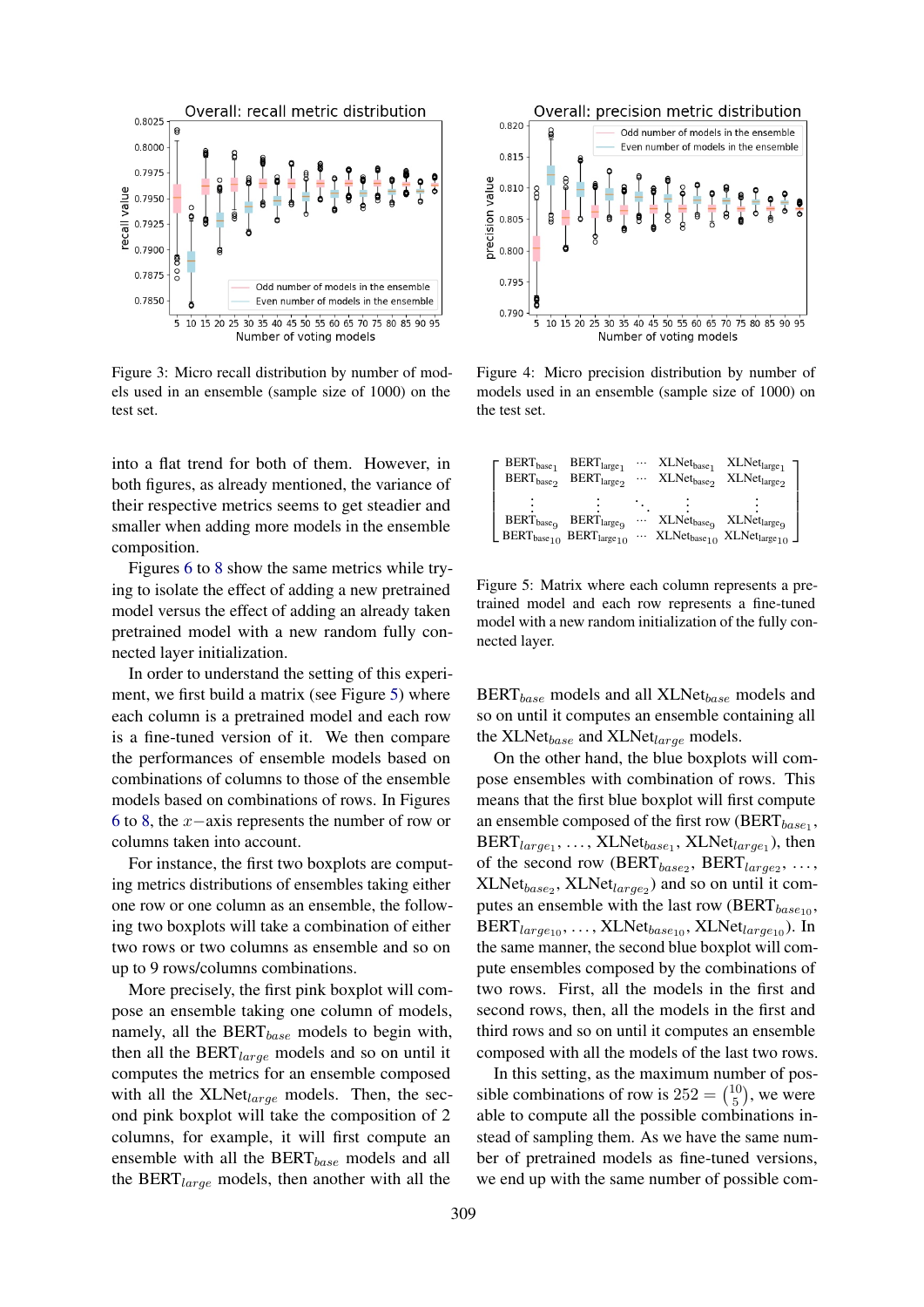<span id="page-5-0"></span>

Figure 6: Micro  $F_1$ -score distribution using ensemble composed of either 1 to 9 different pretrained models (each time with 10 different fine-tuning) vs. 1 to 9 different fine-tuning using all the pretrained models.

binations of ensemble. That being said, for each number of models taken into account in an ensemble, this allows us to compare the pink boxplot with the blue one in a more convenient manner.

It is worth noting that the more we increase the number of columns and rows present in an ensemble model, the more they share a certain number of models. For example, at 9, the pink boxplot shows the distribution of the metrics for all the possible ensemble models containing 9 columns of models (90 models out of 100), while the blue boxplot shows the same metrics for 9 rows of models (also 90 models out of 100). At this point, it is expected to see both boxplots converging as they both share 64 models predictions out of 90.

Focusing on the left part of Figure [6,](#page-5-0) we clearly see the benefits of using more pretrained models. First, it shows better results with only an ensemble of 10 different pretrained models. Then, it really looks steadier as the  $F_1$ -score distribution is much narrower than the ensemble composed of multiple fine-tuning of the same pretrained model.

When looking at Figure [7,](#page-5-2) we see that the major difference between both distributions are the variances of the recall distributions, indeed, taking different pretrained models tends to retrieve important passages more systematically. The trend of both selection strategies seems to be increasing, in other words, in both cases, the more we add models, the more we retrieve important passages.

Finally, it is interesting to see in Figure [8](#page-5-1) that the precision begins quite high and tends to decrease when we add more fine-tuned models. Conversely, when taking more pretrained models, it seems the

<span id="page-5-2"></span>

Figure 7: Micro recall distribution using ensemble composed of either 1 to 9 different pretrained models (each time with 10 different fine-tuning) vs. 1 to 9 different fine-tuning using all the pretrained models.

<span id="page-5-1"></span>

Figure 8: Micro precision distribution using ensemble composed of either 1 to 9 different pretrained models (each time with 10 different fine-tuning) vs. 1 to 9 different fine-tuning using all the pretrained models.

precision has a positive relation to the number of models we use. As explained before, this relation is also due to the fact that we share more and more models in both ensemble selection strategies.

This analysis helped us to understand a bit more about what was happening behind our majority of votes strategy, it would be interesting to take notes of some of the observed behaviours and try to devise new strategies accordingly.

#### 5.2 Official results

The official results in terms of Precision, Recall, and  $F_1$  on the test 2020 set is shown in Table [5.](#page-6-1) Each team was allowed to submit only one run. Our submitted run was based on the ensemble model described in sections [4.2](#page-2-2) and [4.3.](#page-2-3) Our BiTeM team achieved the highest precision score in both ex-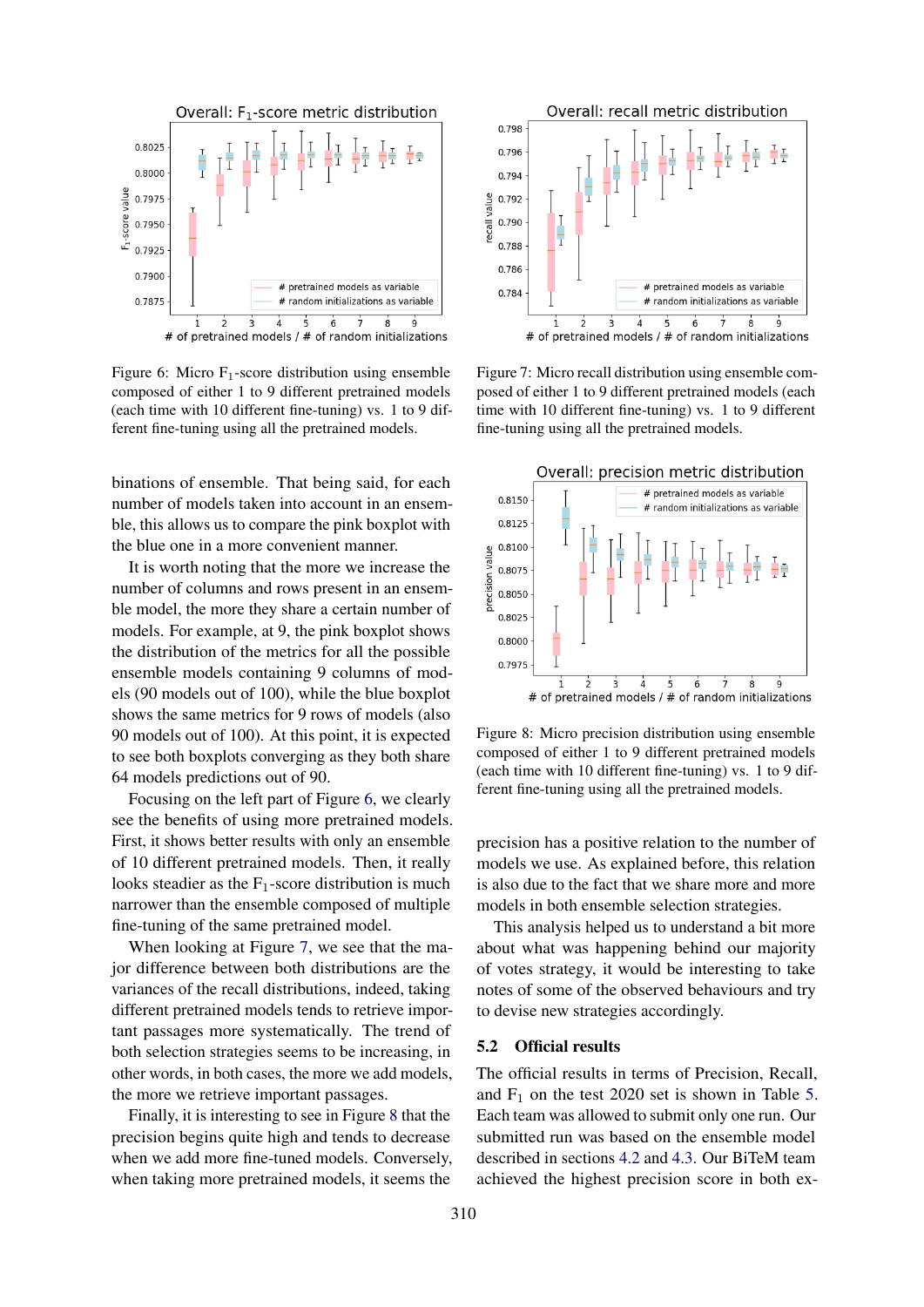<span id="page-6-1"></span>

| <b>Team Name</b>   |       | <b>Exact Match</b> |               | <b>Partial Match</b> |       |       |  |
|--------------------|-------|--------------------|---------------|----------------------|-------|-------|--|
|                    | P     | R                  | ${\rm F}_{1}$ | P<br>R               |       | $F_1$ |  |
| <b>B-NLP</b>       | 77.95 | 63.93              | 70.25         | 84.85                | 69.59 | 76.46 |  |
| <b>BIO-BIO</b>     | 78.49 | 71.06              | 74.59         | 83.16                | 75.29 | 79.03 |  |
| <b>BiTeM</b>       | 84.73 | 72.25              | 77.99         | 88.72                | 75.66 | 81.67 |  |
| <b>DSC-HTISM</b>   | 64.20 | 57.07              | 60.42         | 68.52                | 60.90 | 64.49 |  |
| Fancy Man          | 76.21 | 71.76              | 73.92         | 81.15                | 76.41 | 78.71 |  |
| <b>IBS</b>         | 74.26 | 62.55              | 67.90         | 79.72                | 67.15 | 72.89 |  |
| Kabir              | 78.79 | 72.20              | 75.35         | 83.73                | 76.73 | 80.08 |  |
| KaushikAcharya     | 73.68 | 63.98              | 68.48         | 79.31                | 68.87 | 73.73 |  |
| mahah              | 50.19 | 52.96              | 51.54         | 55.09                | 58.14 | 56.57 |  |
| mgsohrab           | 83.69 | 70.62              | 76.60         | 87.95                | 74.22 | 80.50 |  |
| PublishInCovid19   | 81.36 | 74.12              | 77.57         | 85.74                | 78.11 | 81.75 |  |
| <b>SudeshnaTCS</b> | 74.99 | 71.43              | 73.16         | 79.73                | 75.95 | 77.80 |  |
| <b>IITKGP</b>      | 77.00 | 72.93              | 74.91         | 81.76                | 77.43 | 79.54 |  |

Table 5: Official results on Test 2020.

act match and partial match evaluation reaching 84.73% and 88.72%, respectively, and  $F_1$ -score in exact match evaluation reaching 77.99% among 13 teams. The  $F_1$ -score of our model in partial match  $(81.67%)$  was slightly lower than the best F<sub>1</sub>-score (81.75%).

### 5.3 Results of the ensemble model on test 2020 data

The precision, recall, and  $F_1$ -score results of all entities and *Action* on the test 2020 in the exact match evaluation is represented in Table [6.](#page-6-2) The best  $F_1$ -score was achieved for *pH*. *Size* was the most difficult entity for detection.

#### <span id="page-6-0"></span>5.4 Error analysis

Figure [9](#page-7-5) shows the normalized confusion matrix for the predictions (exact match) of the ensemble model on the test 2020 data. As we can see, more than 78% of *Size* predictions are mislabelled as *Amount*. This can be due to the few number of training instances of *Size* entity. As we can see in the following examples, *50 mL* can refer to both *Size* and *Amount* depending on the context. In the first example, *50 mL* refers to *Amount* and in the second example, it refers to *Size*.

Example 5.4.1 *Add more NEB –no* β−*mercaptoethanol to final volume of 50 mL.*

Example 5.4.2 *Transfer the aqueous phase to a.new 50 mL Falcon tube.*

About 17% of the *Device* predictions are mislabelled as *Location* that can be due to the inconsistencies in the annotation process, for example *magnetic rack* is annotated as *Device* in a few protocols (protocol 0680, protocol 0683, protocol 0685), and as *Location* in others (protocol 32148, protocol

<span id="page-6-2"></span>

| Entity          | Precision | Recall | $F_1$ |
|-----------------|-----------|--------|-------|
| Action          | 90.09     | 82.29  | 86.01 |
| Amount          | 77.09     | 89.47  | 82.82 |
| Concentration   | 86.76     | 88.16  | 87.45 |
| Device          | 80.38     | 56.00  | 66.01 |
| Generic-Measure | 55.65     | 37.87  | 45.07 |
| Location        | 69.59     | 68.98  | 69.28 |
| Measure-Type    | 73.87     | 46.00  | 56.70 |
| Mention         | 67.32     | 74.10  | 70.55 |
| Method          | 61.49     | 35.77  | 45.23 |
| Modifier        | 83.02     | 42.66  | 56.36 |
| Numerical       | 65.32     | 38.49  | 48.44 |
| Reagent         | 82.58     | 82.54  | 82.56 |
| Seal            | 81.58     | 78.15  | 79.83 |
| Size            | 63.64     | 17.80  | 27.81 |
| Speed           | 86.38     | 86.38  | 86.38 |
| Temperature     | 91.68     | 83.27  | 87.27 |
| Time            | 92.58     | 87.66  | 90.05 |
| pH              | 96.72     | 90.77  | 93.65 |

Table 6: The precision, recall, and  $F_1$ -score of the ensemble model for all the entities and *action* on the test 2020.

33630). Here are two examples of *magnetic rack* annotated as *Location* and *Device*, respectively.

Example 5.4.3 *Place samples on magnetic rack, and incubate for 5 mins on the rack. Remove supernatant.*

Example 5.4.4 *Place the tube on a magnetic rack.*

Similarly *freezer* is annotated interchangeably as *Location* and *Device*. *Generic-Measure* is mostly confused with *Concentration* label (20.4%), and *Method* is mostly confused by *Action*. About 12% of *Numerical* is annotated as *Concentration*.

### 6 Conclusion

With almost no preprocessing, we have seen that current pretrained language models seem to be quite efficient in any NER task [\(Copara et al.,](#page-7-4) [2020a](#page-7-4)[,b\)](#page-7-3). By analysing our voting strategy, we have also demonstrated the strengths as well as the weaknesses of such ensemble models. For instance, it looks like the more models we use, the more the performances tend to be high and stable, however, it appears that new pretrained model brings more information than fine-tuning again a pretrained model with a new fully connected weights random initialization.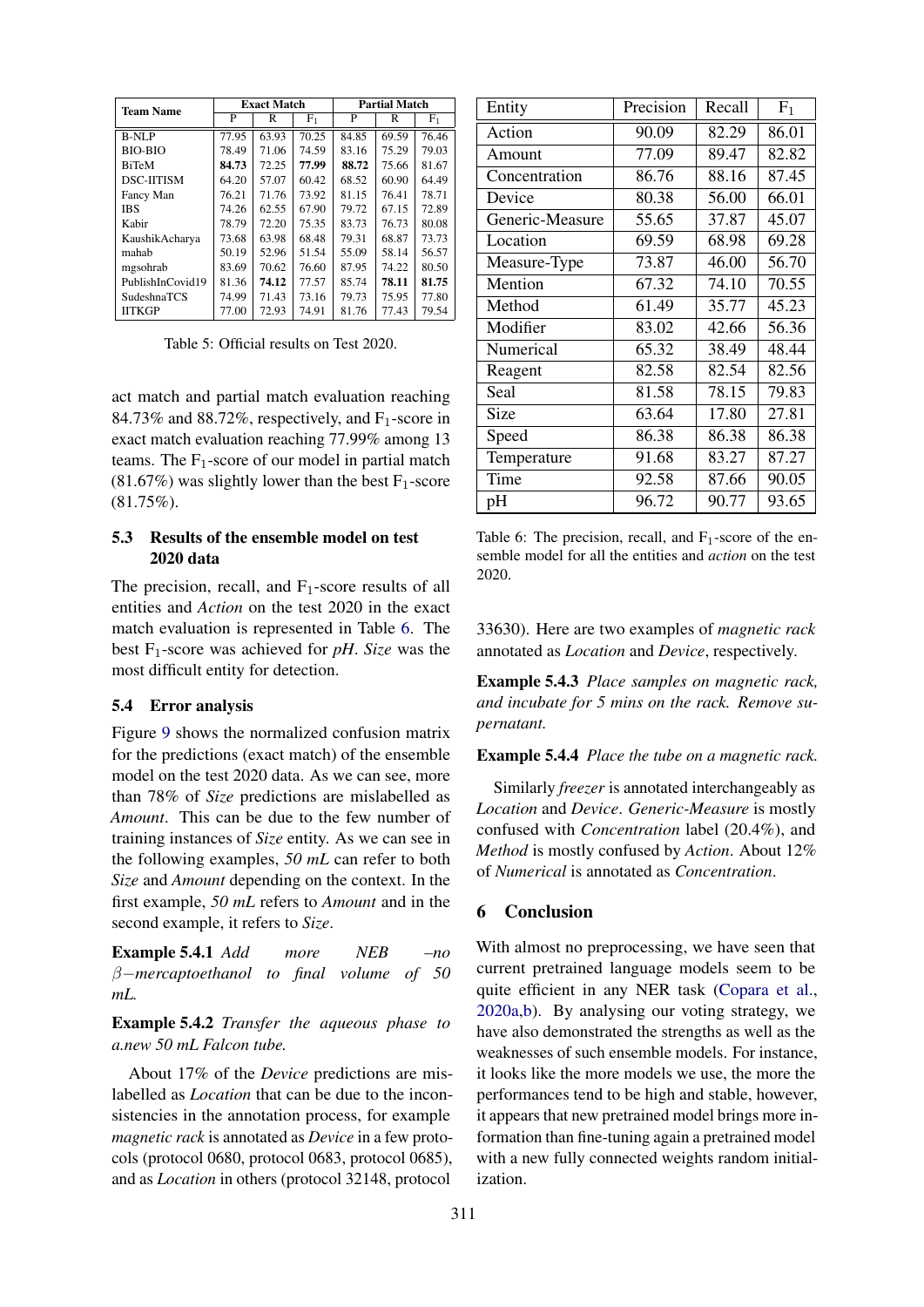<span id="page-7-5"></span>

Figure 9: Normalized Confusion matrix for the ensemble model on the test 2020 data.

With this voting strategy, our submission achieved the best exact match overall  $F_1$ -score of the competition. This clearly shows the power of such models. With almost no knowledge on the topic of wet laboratory protocols required, we think that those models open opportunity to out-of-field researchers.

In future work, it would be interesting to improve the number of pretrained models selection and explore bootstrapping instead of fine-tuning multiple times the same pretrained model. It would also be interesting to see if some preprocessing tweaks could help us to improve the detection performance of *Speed* where our models were outperformed by the baseline.

#### References

- <span id="page-7-2"></span>Emily Alsentzer, John Murphy, William Boag, Wei-Hung Weng, Di Jindi, Tristan Naumann, and Matthew McDermott. 2019. Publicly Available Clinical BERT Embeddings. In *Proceedings of the 2nd Clinical Natural Language Processing Workshop*, pages 72–78.
- <span id="page-7-1"></span>Iz Beltagy, Kyle Lo, and Arman Cohan. 2019. SciB-

ERT: A Pretrained Language Model for Scientific Text. In *Proceedings of the 2019 Conference on Empirical Methods in Natural Language Processing and the 9th International Joint Conference on Natural Language Processing (EMNLP-IJCNLP)*, pages 3606–3611.

- <span id="page-7-4"></span>Jenny Copara, Julien Knafou, Nona Naderi, Claudia Moro, Patrick Ruch, and Douglas Teodoro. 2020a. Contextualized French language models for biomedical named entity recognition. In *Actes de la 6e conference conjointe Journ ´ ees d' ´ Etudes sur la Pa- ´ role (JEP, 33e edition), Traitement Automatique des ´ Langues Naturelles (TALN, 27e edition), Rencon- ´ tre des Etudiants Chercheurs en Informatique pour ´ le Traitement Automatique des Langues (RECITAL, ´ 22e edition). Atelier D ´ Efi Fouille de Textes ´* , pages 36–48, Nancy, France. ATALA et AFCP.
- <span id="page-7-3"></span>Jenny Copara, Nona Naderi, Julien Knafou, Patrick Ruch, and Douglas Teodoro. 2020b. Named entity recognition in chemical patents using ensemble of contextual language models. *arXiv preprint arXiv:2007.12569*.
- <span id="page-7-0"></span>Jacob Devlin, Ming-Wei Chang, Kenton Lee, and Kristina Toutanova. 2019. BERT: Pre-training of Deep Bidirectional Transformers for Language Understanding. In *Proceedings of the 2019 Conference of the North American Chapter of the Association for Computational Linguistics: Human Language*